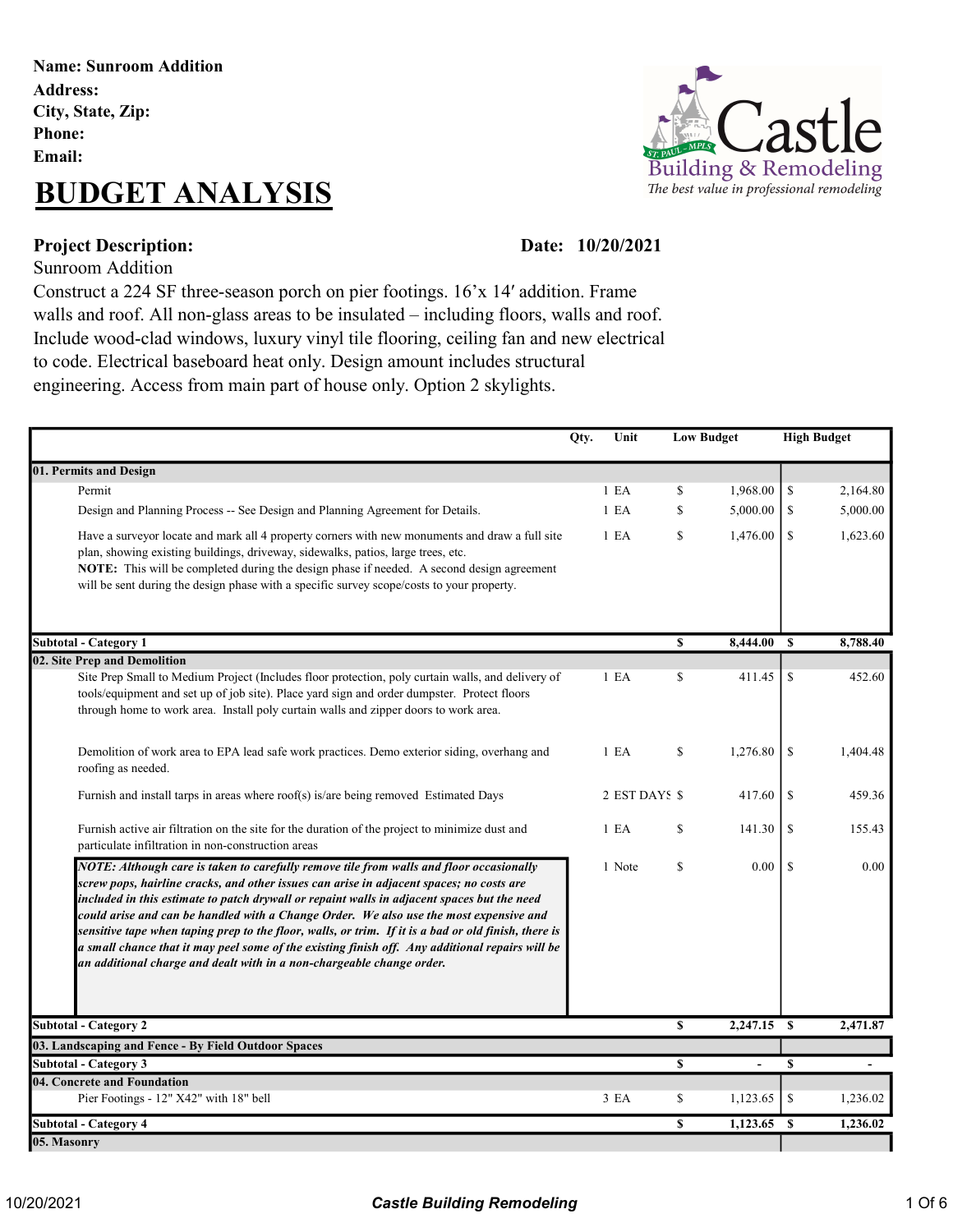| <b>Subtotal - Category 5</b>                                                                                                                                                           |        | \$                | \$            | $\overline{\phantom{a}}$ |
|----------------------------------------------------------------------------------------------------------------------------------------------------------------------------------------|--------|-------------------|---------------|--------------------------|
| 06. Framing                                                                                                                                                                            |        |                   |               |                          |
| Basic interior wall framing: Flatten walls and ceiling, fur out as needed, furnish and install<br>backers for rock and accessories                                                     | 1 E A  | \$<br>417.60      | <sup>\$</sup> | 459.36                   |
| Exterior wall framing. Includes 1/2" OSB sheathing. (materials and labor)                                                                                                              | 44 LF  | \$<br>2,567.40    | \$            | 2,824.14                 |
| Addition floor framing OR flat roof framing. Includes 3/4" tongue and groove plywood subfloor                                                                                          | 224 SF | \$<br>4,788.67    | \$            | 5,267.54                 |
| Remove LOAD BEARING wall and frame a new opening. Includes new headers for the support<br>of the weight above.                                                                         | 1 E A  | \$<br>1,529.40    | <sup>\$</sup> | 1,682.34                 |
| Frame a gable roof. Includes 1/2" OSB, "H" clips @ 24" O.C. - stick framed (materials and<br>labor)                                                                                    | 120 SF | \$<br>2,940.48    | \$            | 3,234.53                 |
| Frame a roof with truss construction. Includes 1/2" OSB, "H" clips @ 24" O.C. - (materials and<br>labor)                                                                               | 270 SF | \$<br>5,076.27    | \$            | 5,583.90                 |
| <b>Subtotal - Category 6</b>                                                                                                                                                           |        | \$<br>17,319.82   | $\mathbf{s}$  | 19,051.80                |
| 09. Roofing, Flashing, Gutters                                                                                                                                                         |        |                   |               |                          |
| Roofing - Furnish and install asphalt shingles. Install only. (for additions and new roofs)<br>Shingle manufacturer:<br>Shingle type:                                                  | 455 SF | \$<br>2,658.34    | \$            | 2,924.17                 |
| Furnish and install new 5" standard gutters and 3x4 downspouts<br>Color:                                                                                                               | 62 LF  | \$<br>533.82      | <sup>\$</sup> | 587.20                   |
| <b>Subtotal - Category 9</b>                                                                                                                                                           |        | \$<br>3,192.16 \$ |               | 3,511.37                 |
| 10. Exterior Trim, Porches and Decks                                                                                                                                                   |        |                   |               |                          |
| Furnish and install Miratec exterior window and door trim or paint grade (5/4x?)<br>Width:                                                                                             | 180 LF | \$<br>1,813.32    | \$            | 1,994.65                 |
| Furnish and install maintenance free aluminum wrap over wood window or door trim. Count<br>EACH window/door<br>Color:<br>NOTE: Additional \$100 will be added for a non-standard color | 8 EA   | \$<br>1,377.60    | -S            | 1,515.36                 |
|                                                                                                                                                                                        |        |                   |               |                          |
|                                                                                                                                                                                        |        |                   |               |                          |
| <b>Subtotal - Category 10</b>                                                                                                                                                          |        | \$<br>3,190.92    | $\mathbf{s}$  | 3,510.01                 |
| 11. Siding, Soffit, and Fascia                                                                                                                                                         |        |                   |               |                          |
| Furnish and install 1 layer Tyvek house wrap                                                                                                                                           | 395 SF | \$<br>485.85      | \$            | 534.44                   |
| Siding - Steel                                                                                                                                                                         | 395 SF | \$<br>2,672.18    | \$            | 2,939.39                 |
| Manufacturer:<br>Color:<br>Lap Size:                                                                                                                                                   |        |                   |               |                          |
| Soffits and Fascia - Aluminum                                                                                                                                                          | 70 LF  | \$<br>1,722.00    | <sup>\$</sup> | 1,894.20                 |
| Color:                                                                                                                                                                                 |        |                   |               |                          |
| <b>Subtotal - Category 11</b>                                                                                                                                                          |        | \$<br>4,880.03 \$ |               | 5,368.03                 |
| 12. Exterior Doors and Trim                                                                                                                                                            |        |                   |               |                          |
| Furnish and install new wood exterior door;<br>Door allowance: \$700.00/ea.<br>Manufacturer/supplier:<br>Door Size:<br>Swing:<br>Single or double bore?:                               | 1 E A  | \$<br>1,290.75    | \$            | 1,419.83                 |
| Jamb Depth:<br>Window:<br>Window size:<br>Grids:<br>Wood species:                                                                                                                      |        |                   |               |                          |
| Furnish and install deadbolt lock and passage set on new doors;<br>Handle set allowance: \$80.00/ea.<br>Hardware Color:<br>Manufacturer:<br>Style/model #:                             | 1 E A  | \$<br>187.50      | <sup>\$</sup> | 206.25                   |
| <b>Subtotal - Category 12</b>                                                                                                                                                          |        | \$<br>1,478.25 \$ |               | 1,626.08                 |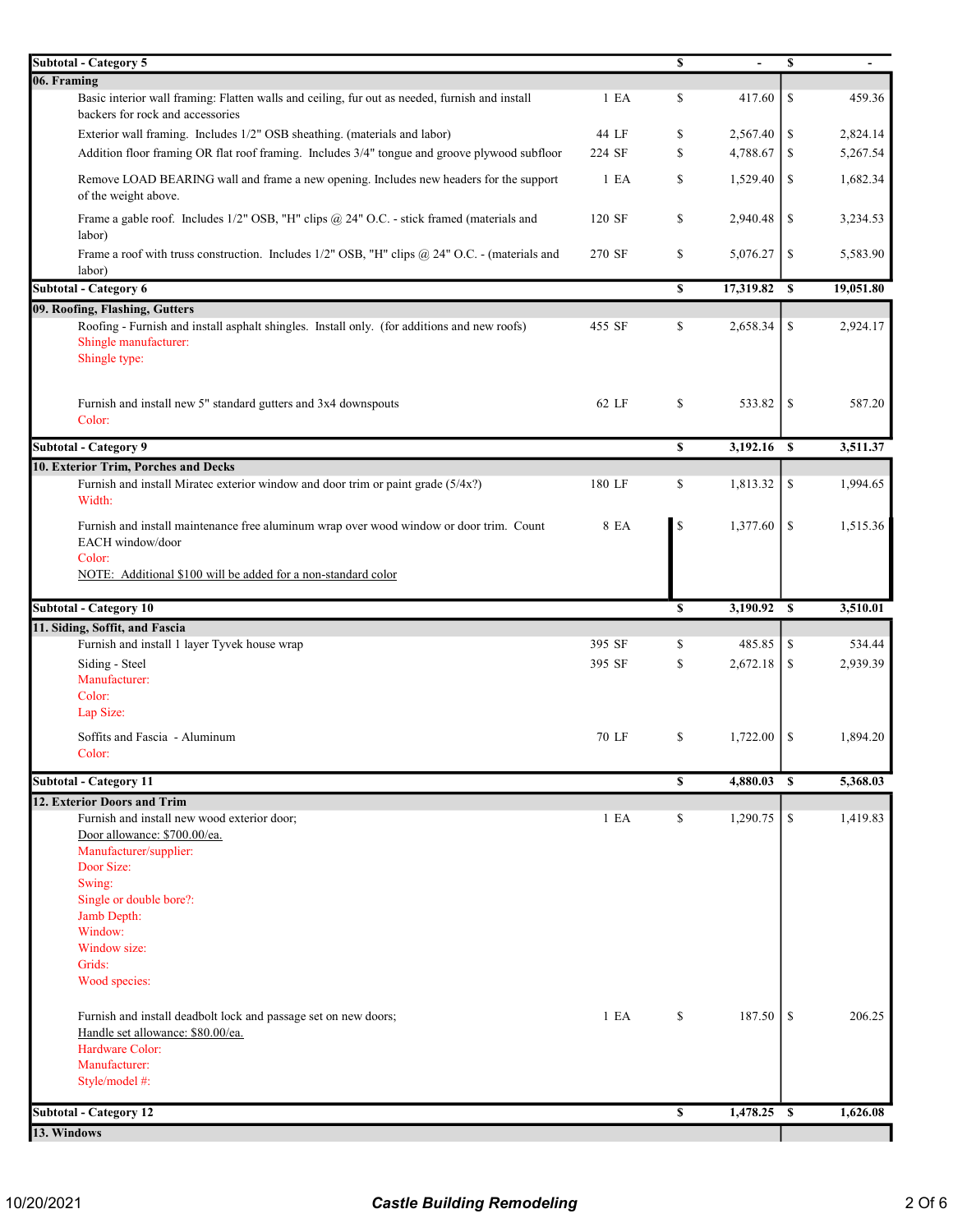| OPTION Add 2 Skylights: Add \$4,700. Fresh Air curb mounted no leak skylight with Manual<br>Blind, blackout blinds flat<br>o Inside Curb Size Code: 22.5 x 22.5<br>o VCM - 2234 Laminated Low E3: 477<br>o Blind: FHCC, Essentials 1025 White<br>o Model #: VCM-2234-477 + FHCC 1025<br>o Step Flashing with adhesive underlayment: ECL 0000C-90<br>NOTE: Includes drywall returns into the window                                                                                                       | 0 EA   | \$ | 0.00           | $\mathsf{I}$  | 0.00     |
|----------------------------------------------------------------------------------------------------------------------------------------------------------------------------------------------------------------------------------------------------------------------------------------------------------------------------------------------------------------------------------------------------------------------------------------------------------------------------------------------------------|--------|----|----------------|---------------|----------|
| Furnish and install new vinyl full frame window in new window opening;<br>Window allowance \$375.00/ea.<br>Manufacturer: Richlin<br><b>Exterior Color:</b><br><b>Exterior Material:</b><br>Interior Material/color:<br>Hardware color:<br>Screen color:<br>Jamb size: standard is 4 $9/16$ " for 2x4 construction and 6 $9/16$ " for 2x6 construction or custom<br>(PM to verify at tpsv)<br><b>Exterior trim details:</b><br>Grids:                                                                     | 9 EA   | \$ | 7.216.48       | \$            | 7,938.13 |
| Window install material (flashing, caulk, shims, etc.)                                                                                                                                                                                                                                                                                                                                                                                                                                                   | 9 EA   | \$ | 653.13         | \$            | 718.44   |
| <b>Subtotal - Category 13</b>                                                                                                                                                                                                                                                                                                                                                                                                                                                                            |        | S  | 7,869.61 \$    |               | 8,656.57 |
| 14. Plumbing                                                                                                                                                                                                                                                                                                                                                                                                                                                                                             |        |    |                |               |          |
| <b>Subtotal - Category 14</b>                                                                                                                                                                                                                                                                                                                                                                                                                                                                            |        | \$ | $\overline{a}$ | \$            |          |
| <b>15. HVAC</b>                                                                                                                                                                                                                                                                                                                                                                                                                                                                                          |        |    |                |               |          |
| <b>Subtotal - Category 15</b>                                                                                                                                                                                                                                                                                                                                                                                                                                                                            |        | \$ | ÷,             | \$            |          |
|                                                                                                                                                                                                                                                                                                                                                                                                                                                                                                          |        |    |                |               |          |
| 16. Electrical                                                                                                                                                                                                                                                                                                                                                                                                                                                                                           |        |    |                |               |          |
| <b>Electrical Permit</b>                                                                                                                                                                                                                                                                                                                                                                                                                                                                                 | 1 E A  | \$ | 135.30         | \$            | 148.83   |
| Specify device color:<br>White, light almond, or ivory are standard. PICK ONE<br>Specify switch style<br>Pole or Decora. PICK ONE                                                                                                                                                                                                                                                                                                                                                                        | 1 E A  | \$ | 0.00           | \$            | 0.00     |
| NOTE: Battery operated smoke detector and CO by homeowner. Will all need to be<br>functional and placed per code. Code requires each floor have one smoke detector. In<br>addition, any bedroom needs a smoke detector. Also there must be a carbon monoxide<br>detector within 10 feet of each bedroom. **If the rest of the home does not meet the above<br>code, homeowner will be responsible to update or if homeowner prefers, Castle will perform<br>updates and a change order will be issued**" | 1 Note | \$ | 0.00           | \$            | 0.00     |
| NOTE: No wiring for security, doorbell, TV, speakers or phone is included in pricing. If any<br>low voltage wires are found in a wall being opened up, additional costs to re-route them will<br>occur.                                                                                                                                                                                                                                                                                                  | 1 Note | \$ | 0.00           | <sup>\$</sup> | 0.00     |
| Furnish and install light fixture;<br>Fixture allowance \$150.00/ea.<br>Manufacturer:<br>Model #:<br>Finish:                                                                                                                                                                                                                                                                                                                                                                                             | 3 EA   | \$ | 922.50         | \$            | 1,014.75 |
| NOTE: For all home owner provided fixtures, there may be additional install costs for more<br>complicated fixtures. ALL light fixtures must be specified prior to contract signing and be<br>UL listed to pass inspection. All material issues related to materials supplied by owner are<br>the responsibility of the owner to resolve. Extra trade partner trip charges may apply for                                                                                                                  | 1 Note | \$ | 0.00           | <sup>\$</sup> | 0.00     |
| return visits if material issues can not be resolved in timely manner.<br>Furnish and install electrical baseboard heat w. wall thermostat; Note - comes in 2', 4', 6', and 8'<br>sections, 1LF of baseboard heats 20 Sq. Ft. of Space, 1 circuit per every 12LF                                                                                                                                                                                                                                         | 12 LF  | \$ | 2,509.20       | \$            | 2,760.12 |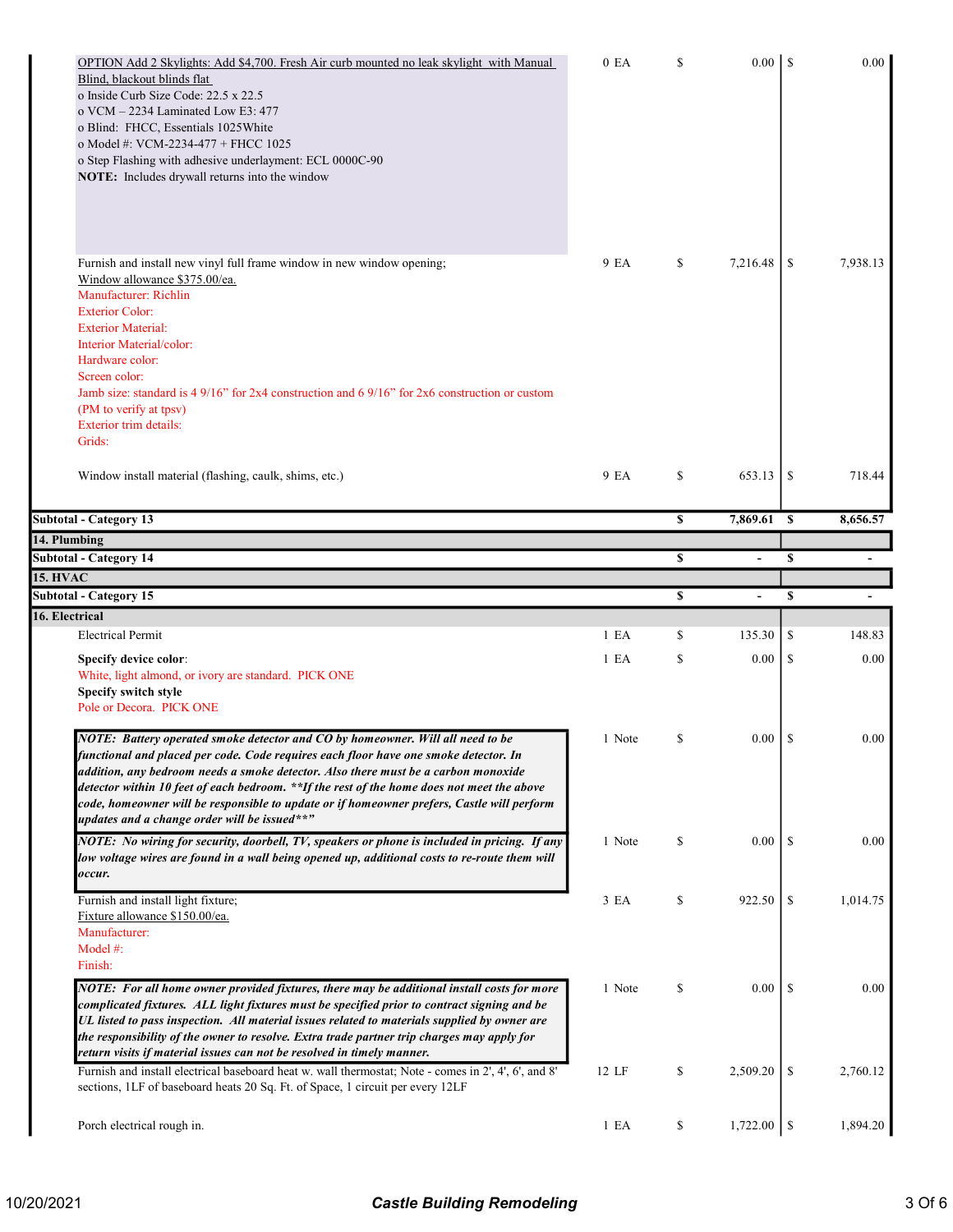| <b>Subtotal - Category 16</b>                                                                                                                                                 |        | \$          | 5,289.00      | -S            | 5,817.90                 |
|-------------------------------------------------------------------------------------------------------------------------------------------------------------------------------|--------|-------------|---------------|---------------|--------------------------|
| 17. Insulation                                                                                                                                                                |        |             |               |               |                          |
| R-49 Blown fiberglass insulation with poly in the new attic rafters                                                                                                           | 224 SF | \$          | 440.83        | \$            | 484.92                   |
| Exterior walls 3" spray foam insulation; Please note - spray foam insulation requires people and<br>pets to vacate the home for 24 hours while the insulation is curing       | 416 SF | \$          | 2,184.87      | \$            | 2,403.36                 |
| Floors and overhangs 5" spray foam insulation; Please note - spray foam insulation requires<br>people and pets to vacate the home for 24 hours while the insulation is curing | 224 SF | \$          | 1,947.93      | \$            | 2,142.72                 |
| Rim joists 2" spray foam insulation; Please note - spray foam insulation requires people and pets<br>to vacate the home for 24 hours while the insulation is curing           | 46 LF  | \$          | 165.21        | \$            | 181.73                   |
| <b>Subtotal - Category 17</b>                                                                                                                                                 |        | $\mathbf s$ | $4,738.85$ \$ |               | 5,212.73                 |
| 18. Drywall                                                                                                                                                                   |        |             |               |               |                          |
| Furnish and install 5/8" drywall on the ceilings with smooth finish                                                                                                           | 224 SF | \$          | 1,409.86      | \$            | 1,550.84                 |
| Furnish and install 1/2" drywall on walls with smooth finish                                                                                                                  | 554 SF | \$          | 2,755.60      | \$            | 3,031.16                 |
| <b>Subtotal - Category 18</b>                                                                                                                                                 |        | S           | 4,165.45      | <sup>\$</sup> | 4,582.00                 |
| 19. Tile and Stone                                                                                                                                                            |        |             |               |               |                          |
| <b>Subtotal - Category 19</b>                                                                                                                                                 |        | \$          | ÷,            | \$            | $\overline{\phantom{a}}$ |
| 20. Millwork, Doors, Hardware                                                                                                                                                 |        |             |               |               |                          |
| Moderate base molding - NOTE: Assumes 1 piece shorter base                                                                                                                    | 60 LF  | \$          | 567.54        | \$            | 624.29                   |
| Species:                                                                                                                                                                      |        |             |               |               |                          |
| Size:<br>Profile #:                                                                                                                                                           |        |             |               |               |                          |
| Supplier:                                                                                                                                                                     |        |             |               |               |                          |
|                                                                                                                                                                               |        |             |               |               |                          |
| Moderate window and door casing - NOTE: Assumes 2 1/4"casing and "picture framed"                                                                                             | 220 LF | \$          | 1,878.03      | S             | 2,065.83                 |
| windows                                                                                                                                                                       |        |             |               |               |                          |
| Species:                                                                                                                                                                      |        |             |               |               |                          |
| Size:                                                                                                                                                                         |        |             |               |               |                          |
| Profile #:                                                                                                                                                                    |        |             |               |               |                          |
| "Picture framed" OR sill/stool detail:                                                                                                                                        |        |             |               |               |                          |
|                                                                                                                                                                               |        |             |               |               |                          |
| Supplier:                                                                                                                                                                     |        |             |               |               |                          |
| <b>Subtotal - Category 20</b>                                                                                                                                                 |        | \$          | 2,445.57 \$   |               | 2,690.13                 |
| 21. Cabinetry, Countertops and Appliances                                                                                                                                     |        |             |               |               |                          |
| <b>Subtotal - Category 21</b>                                                                                                                                                 |        | \$          | 0.00          | $\mathbf{s}$  | 0.00                     |
| 22. Specialties                                                                                                                                                               |        |             |               |               |                          |
| <b>Subtotal - Category 22</b>                                                                                                                                                 |        | \$          | ÷,            | \$            | $\blacksquare$           |
| 23. Flooring                                                                                                                                                                  |        |             |               |               |                          |
| Furnish and install underlayment (based on 1/4" plywood) for vinyl, Marmoleum, cork, or other<br>flooring requiring a smooth underlayment.                                    | 224 SF | \$          | 935.42        | \$            | 1,028.97                 |
| Floor transitions.                                                                                                                                                            | 1 EA   | \$          | 52.20         | \$            | 57.42                    |
| Description                                                                                                                                                                   |        |             |               |               |                          |
| Type:                                                                                                                                                                         |        |             |               |               |                          |
| Finish:                                                                                                                                                                       |        |             |               |               |                          |
| Furnish and install luxury vinyl tile on floor. Mannington Adura FLEX, plank or tile (Non-                                                                                    | 224 SF | \$          | 2,754.93      | \$            | 3,030.42                 |
| grouted)                                                                                                                                                                      |        |             |               |               |                          |
| Allowance \$4.16 sf                                                                                                                                                           |        |             |               |               |                          |
| Line/series:<br>Color:                                                                                                                                                        |        |             |               |               |                          |
| Tile size:                                                                                                                                                                    |        |             |               |               |                          |
|                                                                                                                                                                               |        |             |               |               |                          |
| <b>Subtotal - Category 23</b>                                                                                                                                                 |        | \$          | 3,742.56      | \$            | 4,116.81                 |
| 24. Painting and Decorating                                                                                                                                                   | 224 SF | \$          | 400.31        | \$            | 440.34                   |
| Prime and painting ceilings using low VOC Paint.<br><b>COLOR:</b> Standard flat ceiling white                                                                                 |        |             |               |               |                          |
|                                                                                                                                                                               |        |             |               |               |                          |
|                                                                                                                                                                               |        |             |               |               |                          |
| Prime and paint walls using low VOC Paint.                                                                                                                                    | 554 SF | \$          | 1,183.68      | <sup>\$</sup> | 1,302.04                 |
| Manufacturer:                                                                                                                                                                 |        |             |               |               |                          |
| Color name and #:<br>Sheen:                                                                                                                                                   |        |             |               |               |                          |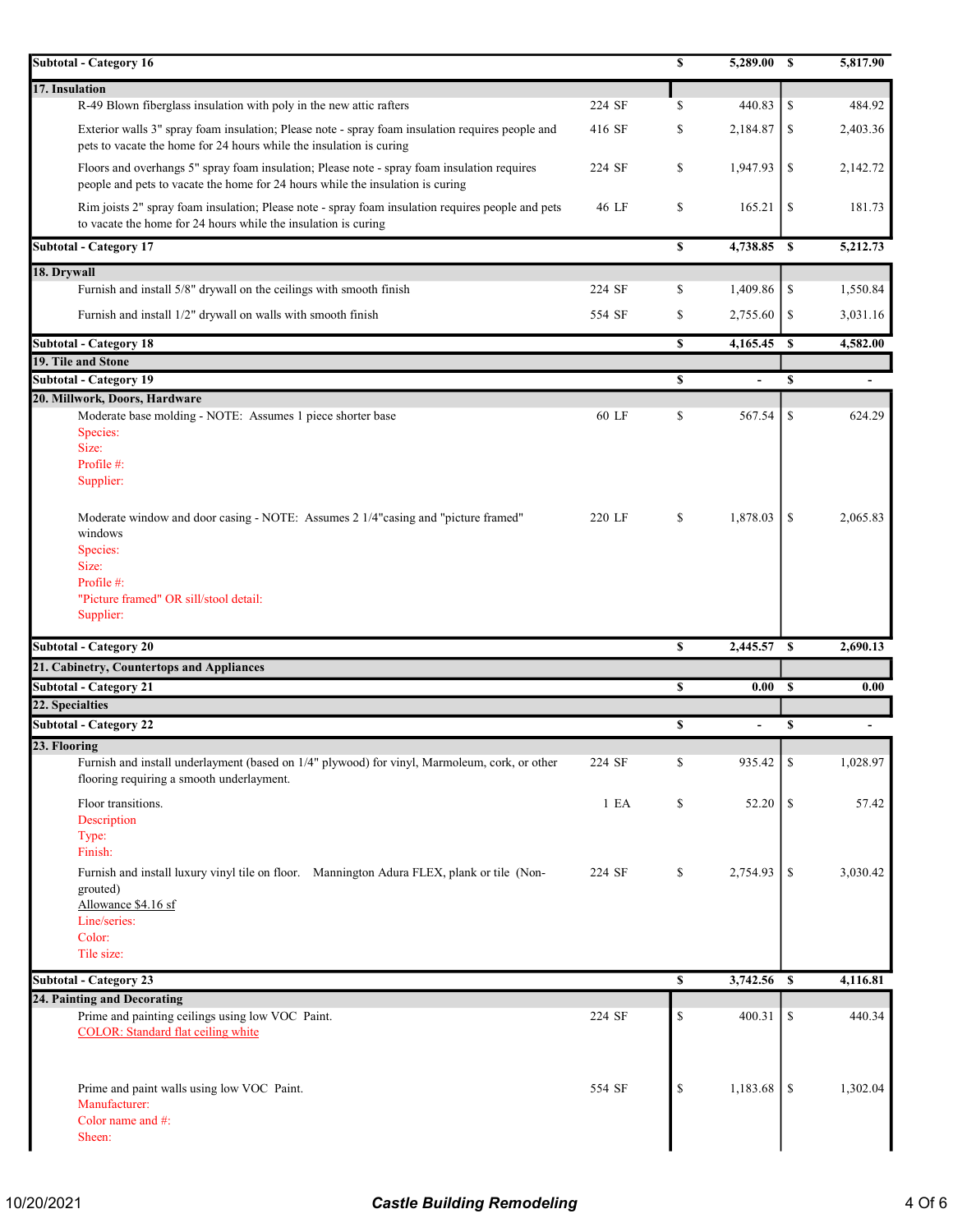| condition- tbd. Will use low VOC primer when able.<br>Manufacturer:<br>Color name and #: | Priming and painting of base molding and/or casing. NOTE: Our standard is low VOC for<br>woodwork, although may not be able to use low VOC primer due to existing stain/wood                                                                                                                     |                                                          | 280 LF           | \$            |                       |               | 2,685.14              |
|------------------------------------------------------------------------------------------|--------------------------------------------------------------------------------------------------------------------------------------------------------------------------------------------------------------------------------------------------------------------------------------------------|----------------------------------------------------------|------------------|---------------|-----------------------|---------------|-----------------------|
| Sheen: (satin is standard)                                                               |                                                                                                                                                                                                                                                                                                  |                                                          |                  |               |                       |               |                       |
| Manufacturer:<br>Color name and $#$ :                                                    | Finishing of an EXTERIOR door both sides. Includes the jamb of the unit. NOTE: Our<br>standard is low VOC for woodwork, although may not be able to use low VOC primer due to<br>existing stain/wood condition- tbd. Will use low VOC primer when able.                                          |                                                          | 1 E A            | \$            | 382.20                | \$            | 420.42                |
| Sheen: (satin is standard)                                                               |                                                                                                                                                                                                                                                                                                  |                                                          |                  |               |                       |               |                       |
|                                                                                          |                                                                                                                                                                                                                                                                                                  |                                                          |                  |               |                       |               |                       |
| scope of the painter.                                                                    | NOTE: Please note that when the homeowner is doing the painting, they are responsible for<br>caulking, filling nail holes, and repairing minor wall and ceiling dings. There will need to<br>be a few rounds of touch-ups, due to the nature of construction, and that falls under the           |                                                          | 1 Note           | \$            | 0.00                  | <b>S</b>      | 0.00                  |
| <b>Subtotal - Category 24</b>                                                            |                                                                                                                                                                                                                                                                                                  |                                                          |                  | $\mathbf S$   | 4,407.23              | S             | 4,847.95              |
| 25. Clean Up and Debris Removal                                                          | Disposal and clean-up - remove all site prep, wipe down and broom sweep area. Haul all extra                                                                                                                                                                                                     |                                                          | 1 E A            | \$            | 319.20                | \$            | 351.12                |
| material off site.                                                                       |                                                                                                                                                                                                                                                                                                  |                                                          |                  |               |                       |               |                       |
| placed on driveway or lawn this can cost can be saved.                                   | Minneapolis daily street use permit for dumpster - Charged per 30 days. If dumpster can be<br>NOTE: If the dumpster is required to be moved for plowing or street cleaning, there will be<br>additional charges for moving it and replacing it after the street work is complete.                |                                                          | 3 MO             | \$            | 240.00                | \$            | 240.00                |
|                                                                                          |                                                                                                                                                                                                                                                                                                  |                                                          |                  |               |                       |               |                       |
|                                                                                          | ADD number of days, dumpster is estimated to be needed over 30 days                                                                                                                                                                                                                              |                                                          | 60 DAYS          | \$            | 420.00                | S             | 420.00                |
| same either way.                                                                         | <b>DUMPSTER NOTE:</b> If the dumpster is placed on the street, and the city calls a snow<br>emergency or street cleaning, there will be an additional \$200 charge per move or violation via a<br>change order. Sometimes it will get moved, sometimes it will just get fined. The charge is the |                                                          | 0 E <sub>A</sub> | \$            | 0.00                  | S             | 0.00                  |
| estimated days over 30 days                                                              | 20 Yard roll-off dumpster - 10 ton maximum NOTE: for 30 days only. Use line above for                                                                                                                                                                                                            |                                                          | 1 E <sub>A</sub> | \$            | 412.05                | S             | 453.26                |
| Regular portable restroom (one month)<br>available to Castle and it's trade partners     | NOTE: This cost can be saved if homeowner is ok with making a bathroom in the house                                                                                                                                                                                                              |                                                          | 3 EA             | \$            | 627.30                | -S            | 690.03                |
| <b>Subtotal - Category 25</b>                                                            |                                                                                                                                                                                                                                                                                                  |                                                          |                  | \$            | 2,018.55 \$           |               | 2,154.41              |
| <b>Project Subtotal</b>                                                                  |                                                                                                                                                                                                                                                                                                  |                                                          |                  | \$            | 76,704.58             | \$            | 83,642.06             |
| 26. Designer Oversight & Project Management<br>27. Overhead and Profit                   |                                                                                                                                                                                                                                                                                                  |                                                          |                  | \$<br>\$      | 6,193.90<br>10,757.82 | \$<br>\$      | 6,813.28<br>11,833.60 |
| <b>Grand Total**</b>                                                                     |                                                                                                                                                                                                                                                                                                  |                                                          |                  | \$            | 93,656.30             | <sup>\$</sup> | 103,021.93            |
| MN License $# \text{ BCO}05657$                                                          | **Important Notice**                                                                                                                                                                                                                                                                             |                                                          |                  |               |                       |               |                       |
|                                                                                          | ** This is only a ballpark guesstimate. This does not represent actual prices, only a<br>best guess based on Castle's past experiences. There are still many unknowns that can<br>affect pricing at this point.                                                                                  |                                                          |                  |               |                       |               |                       |
| <b>Check or Cash Discount Low</b><br>$2.5\%*$                                            | \$<br>2,341.41                                                                                                                                                                                                                                                                                   | <b>Check or Cash</b><br><b>Discount High</b><br>$2.5\%*$ | 2,575.55<br>\$   | $\mathbf{\$}$ | 91,314.89             |               | \$100,446.38          |